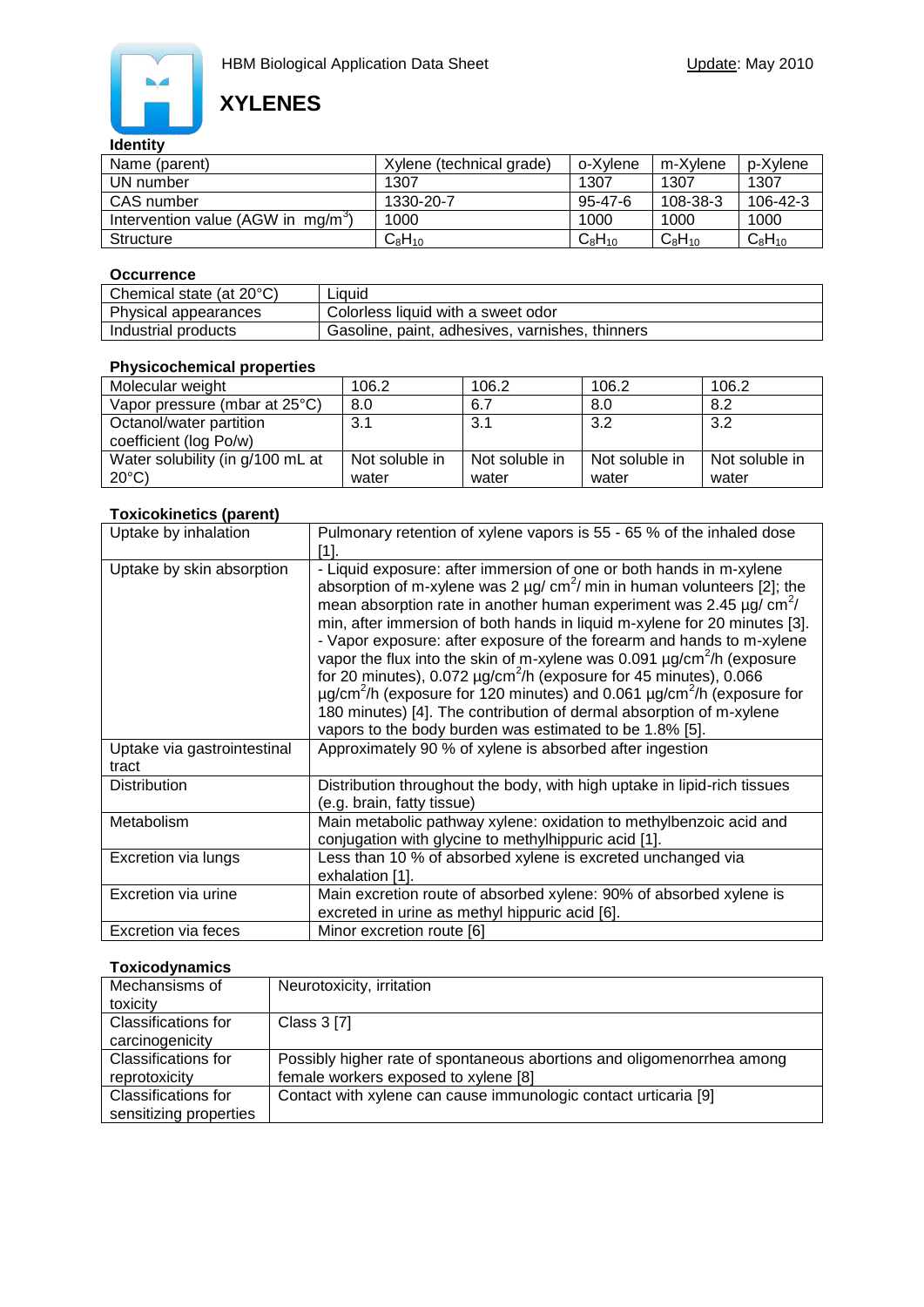

### **Biological monitoring**

| <b>Biomarkers</b>                 | Methylhippuric acid (MHA) in urine                                                                                                                                                                                  | Xylene in breath                                                                                    | Xylene in blood                                                                                                                                 |
|-----------------------------------|---------------------------------------------------------------------------------------------------------------------------------------------------------------------------------------------------------------------|-----------------------------------------------------------------------------------------------------|-------------------------------------------------------------------------------------------------------------------------------------------------|
| Molecular weight                  | 193.2                                                                                                                                                                                                               | 106.2                                                                                               | 106.2                                                                                                                                           |
| Involved enzymatic metabolism     | Conjugation with glycine                                                                                                                                                                                            |                                                                                                     |                                                                                                                                                 |
| <b>Biological material</b>        | Urine                                                                                                                                                                                                               | End-exhaled air                                                                                     | <b>Blood</b>                                                                                                                                    |
| Type of sample                    | Spot urine                                                                                                                                                                                                          | Breath sample                                                                                       | Whole blood                                                                                                                                     |
| Sampling strategy                 | < 24 h                                                                                                                                                                                                              | $1-2$ days                                                                                          | < 24 h                                                                                                                                          |
| <b>Excretion pattern</b>          | Bi-phasic elimination: 3.6 hours (1.9-<br>5.3 h) and 30.1 h (16.5-48.4 h)<br>(occupationally exposed painters)<br>[10]; cited in ACGIH [11]; Elimination<br>half-life: approximately 1.5 hours and<br>20 hours [12] | Biphasic elimination: approximately 1<br>hour and 20 hours (cited from ACGIH<br>[11]                | Biphasic elimination: approximately 1<br>hour and 20 hours (cited from ACGIH<br>[11]                                                            |
| <b>Materials</b>                  | Polystyrene universal container<br>(30ml)                                                                                                                                                                           | Bio-VOC, Tenax TA-tubes                                                                             | Vacutainer tube with EDTA                                                                                                                       |
| Transportation                    | Within 48 hours at ambient<br>temperature; otherwise at -20°C                                                                                                                                                       | At ambient temperature                                                                              | $4^{\circ}$ C                                                                                                                                   |
| Storage                           | At - $20^{\circ}$ C                                                                                                                                                                                                 | < 2 h transfer to TENAX; preferably<br>sealed in a plastic bag to avoid<br>contact with ambient air | At - $20^{\circ}$ C                                                                                                                             |
| <b>Stability</b>                  | > 7 days at ambient temperature<br>< 3 months at -20°C                                                                                                                                                              | $> 1$ month                                                                                         | Not reported                                                                                                                                    |
| Measurement principle             | GC-FID<br><b>HLPC-UV</b>                                                                                                                                                                                            | <b>GC-FID</b>                                                                                       | Headspace SPME (solid phase<br>microextration)/GC/FID                                                                                           |
| Limit of quantification           | 100 umol/L (HPLC-UV) (limit of<br>detection) [12]                                                                                                                                                                   | $0.01$ nmol/L                                                                                       | o-xylene: 49 pg/mL by headspace<br>SPME/GC/MS (limit of detection)<br>m,p-xylene: 34 pg/mL by headspace<br>SPME/GC/MS (limit of detection) [13] |
| Aliquot for 1 analysis            | 2 mL                                                                                                                                                                                                                | 100 - 300 mL end-exhaled air                                                                        | 2 mL                                                                                                                                            |
| Recommended adjustments           | Use creatinine for urine density<br>adjustment                                                                                                                                                                      |                                                                                                     |                                                                                                                                                 |
| Preferred units for expression of | umol MHA/ mol creatinine                                                                                                                                                                                            | nmol/ L alveolar air                                                                                | mg/L                                                                                                                                            |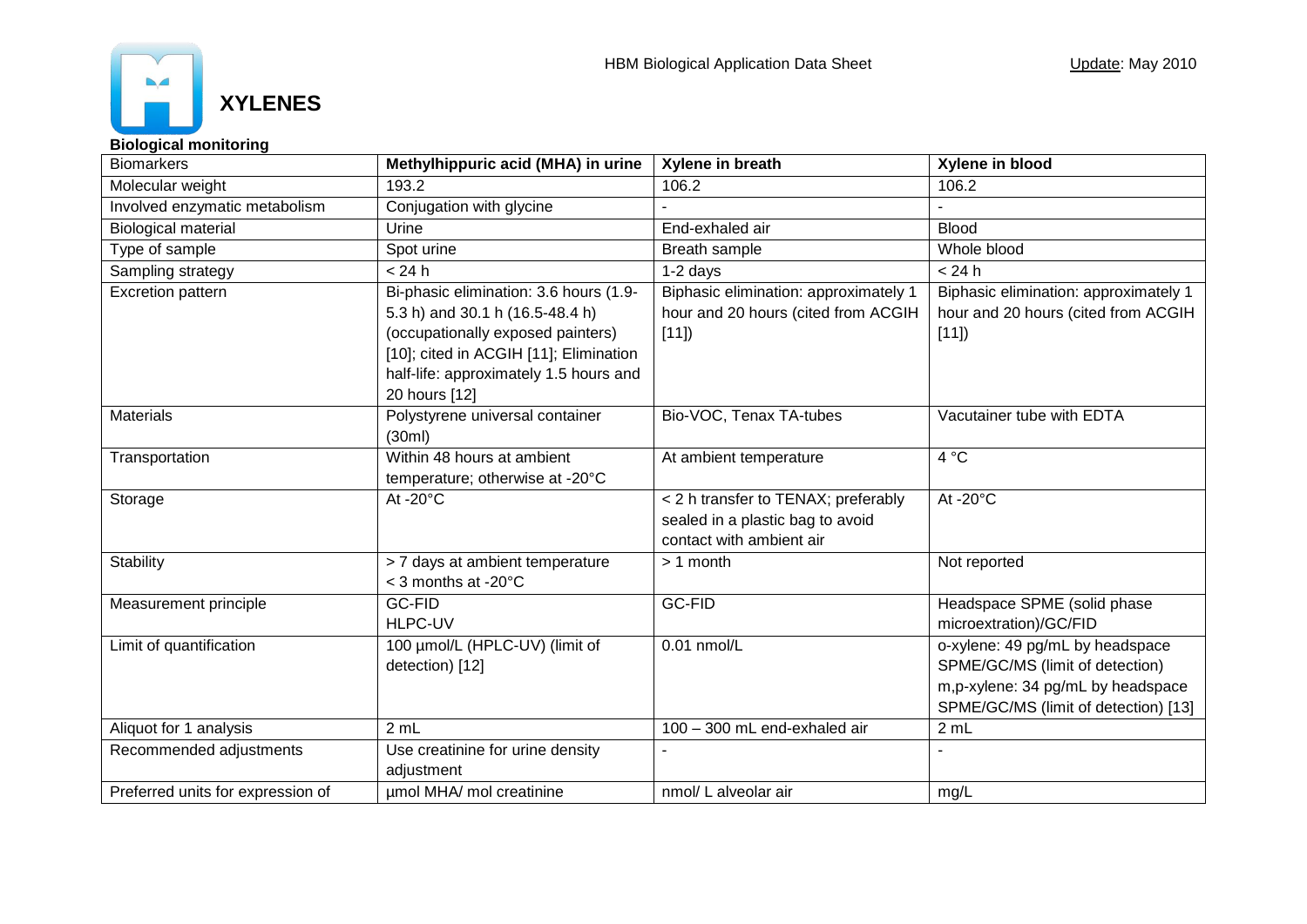

| results                                   |                                                                                                                     |                         |                                    |
|-------------------------------------------|---------------------------------------------------------------------------------------------------------------------|-------------------------|------------------------------------|
| Conversion factor                         | $mmol/mol = 1.71 mg/g$                                                                                              | 1 nmol/L = 106.2 ng/L   | 1 mg/L = $9.42 * 10^{-3}$ mmol/L   |
| Biological exposure value US (BEI)        | 1.5 g/g creatinine at the end of shift                                                                              |                         |                                    |
| $[14]$                                    |                                                                                                                     |                         |                                    |
| <b>Biological Tolerance Value Germany</b> | 2000 mg/L urine at the end of                                                                                       |                         | 1.5 mg/L at the end of exposure or |
| $[15]$                                    | exposure or end of shift                                                                                            |                         | end of shift                       |
| Reference value                           | $< 10$ mg/L [1]                                                                                                     |                         | $< 0.5$ µg/ 100 mL [1]             |
| BIOMONECS background in non-              |                                                                                                                     | m,p-xylene: 0.09 nmol/L |                                    |
| smoking m/f adults (based P0.95)          |                                                                                                                     | o-xylene: 0.20 nmol/L   |                                    |
| $[16]$                                    |                                                                                                                     |                         |                                    |
| Possible confounders                      | Active smoking, occupational exposure; metabolism of xylene can be inhibited for about 50% after the consumption of |                         |                                    |
|                                           | ethanol or the ingestion of aspirin                                                                                 |                         |                                    |